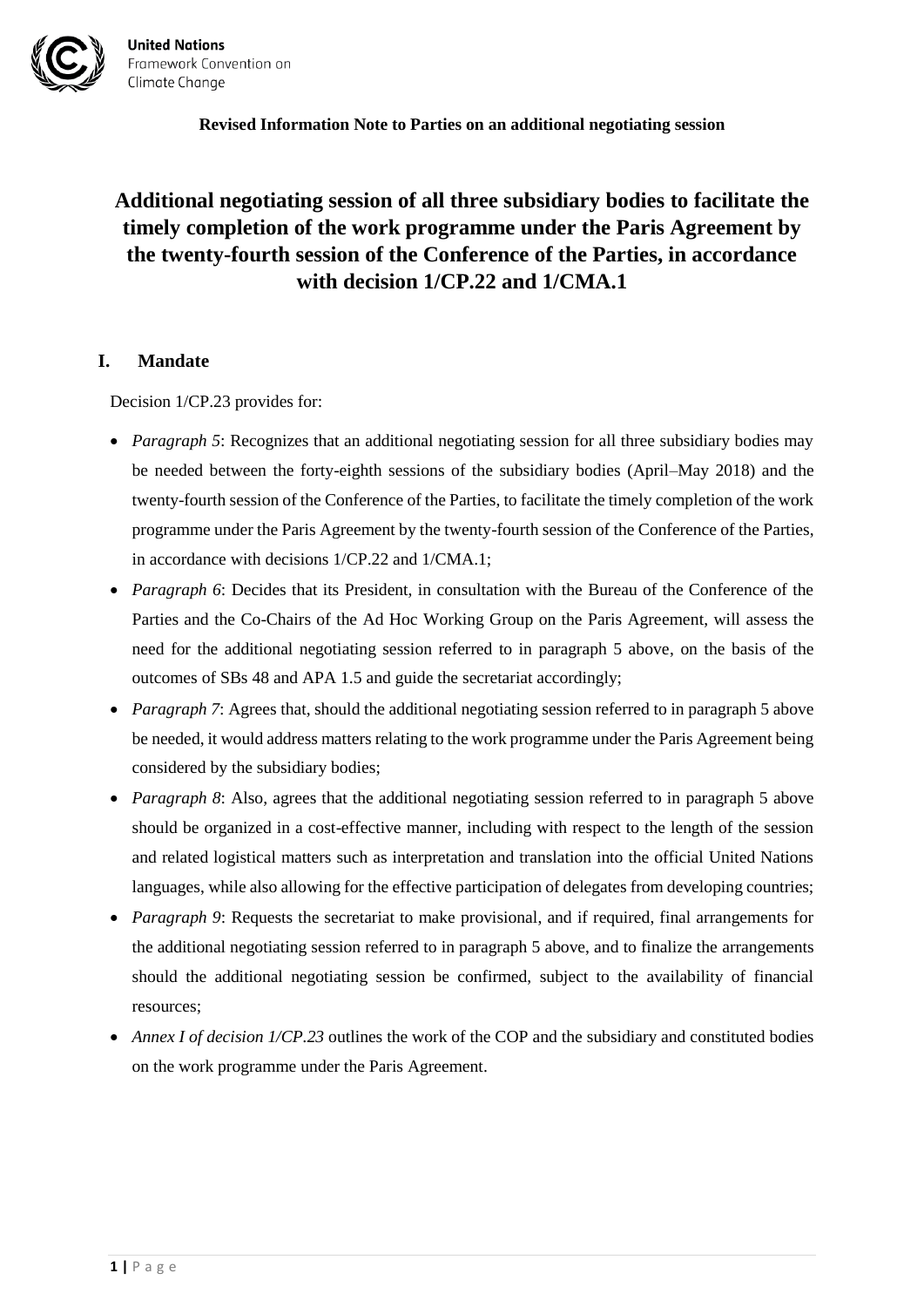

### **II. Additional session**

### *a) Decision by the COP23 President*

After careful consideration, the President, having consulted the Bureau and the Co-Chairs of the Ad Hoc Working Group on the Paris Agreement, has determined that an additional negotiating session for all three subsidiary bodies is needed between the SBs 48 and COP 24, to facilitate the timely completion of the work programme under the Paris Agreement at COP 24.

*b) Dates of the additional session<sup>1</sup>*

The session will take place from Tuesday, 4 September to Sunday, 9 September, with 3 pre-sessional days (Friday, 31 August – Sunday, 2 September), at the United Nations Conference Centre in Bangkok, Thailand.

The APA round table on substantive linkages will be held on Monday, 3 September 2018.

*c) Scope*

The President provided guidance to the secretariat for the additional session to be organized as a resumed session of the subsidiary bodies to continue work on PAWP agenda items only. To that end, for the SBI and the SBSTA, the additional session will be part 2 of the forty-eighth session (SB 48.2) and, for the APA, it will be the usual resumed session, i.e. APA 1.6.

As a resumed session, the respective agendas of each subsidiary body remain as adopted at this session. An annex to this note lists the matters relating to the work of the subsidiary bodies under the PAWP, in accordance with annex I to decision 1/CP.23, and their corresponding agenda items.

*d) Further guidance provided by the COP23 President* 

The COP23 President encouraged the Presiding Officers to organize the work at the session in a manner that facilitates advancing the PAWP at the speed and in the manner needed for the successful conclusion

 $\overline{a}$ 

<sup>&</sup>lt;sup>1</sup> The dates originally announced for the additional session were amended as per the current Revised Information Note in order to accommodate the decision by the APA to conduct a one-day round table open to Parties only, in the pre-sessional period before the opening of the APA, with a focus on substantive linkages (see document FCCC/APA/2018/L.2, paragraph 10).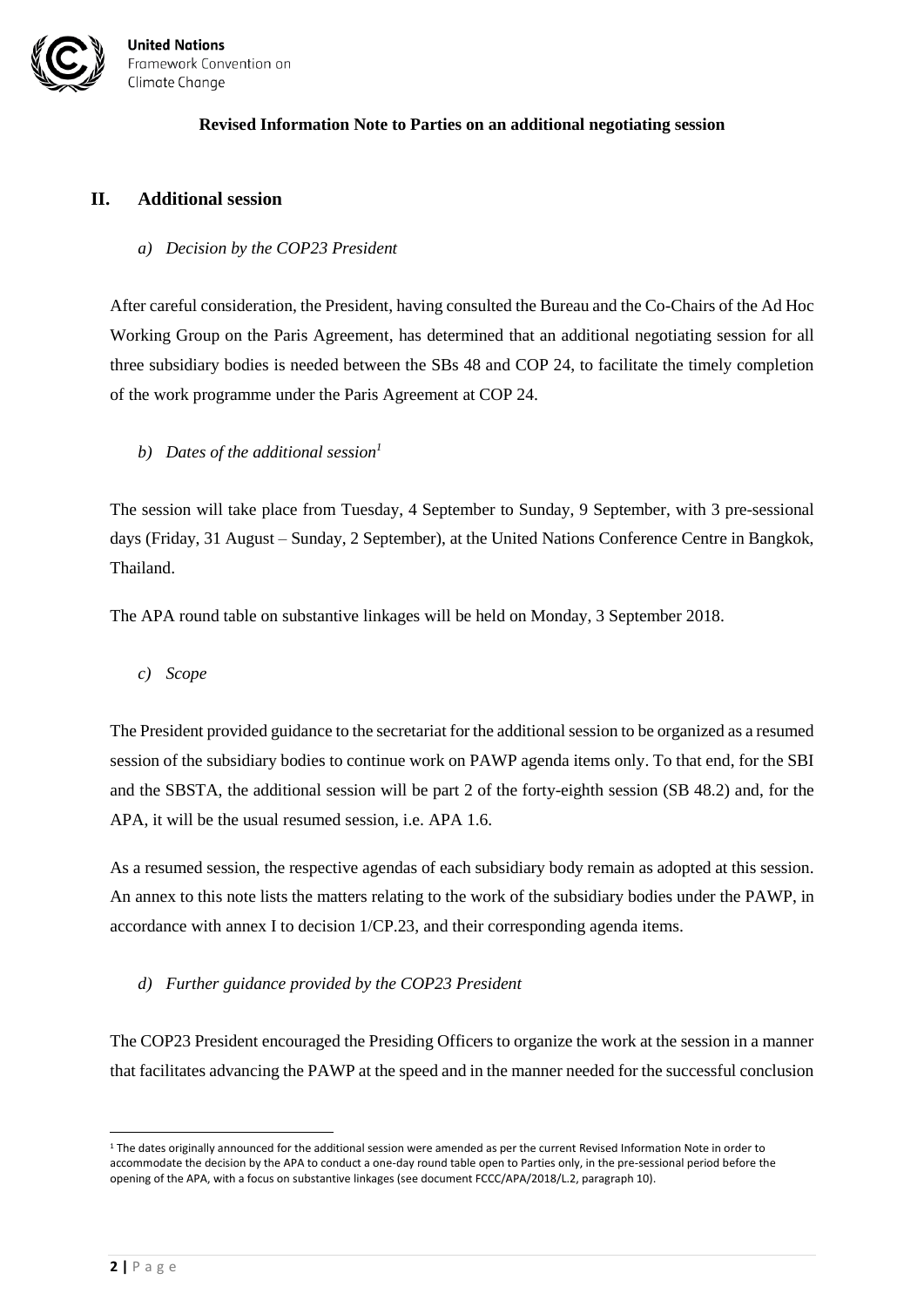

of work in Katowice, including taking into account views expressed by Parties in the joint stocktaking meeting which was held on Saturday 5 May and other consultations by the Presiding Officers and the Fijian and Polish Presidencies.

The COP23 President also encouraged the Presiding Officers to consider how to facilitate addressing linkages with and across Bodies, including through a joint reflections note or any other approach as deemed appropriate.

*e) Initial approach to the organization of the session*

In order to ensure a cost-effective organization of the additional session, the initial approach to the organization of the session will consider, inter alia:

- Annotated agendas and, as needed, Scenario and/or Reflections Notes by the Presiding Officers to be issued;
- Substantive work within the scope defined above to continue through contact groups and informal consultations as per arrangements during the April/May session;
- The chairing/facilitation arrangements to remain as agreed at the April/May session, to the extent possible;
- Draft conclusions (L-documents) to be prepared in English only for consideration and adoption by the respective bodies at the closing plenary, noting that those conclusions would be included as part of the official reports of respective bodies on the session, which would be translated in all UN languages, as per standard practice;
- Interpretation in all UN languages to be provided for formal plenary meetings of the APA, SBSTA and SBI, including joint plenaries;
- Other meetings, such as informal plenaries and stocktaking meetings will be conducted in English only;
- Alternative arrangements to statements in plenaries, such as posting of statements on the UNFCCC website, will be encouraged;
- Webcast to be provided for all plenary meetings, to ensure transparency and inclusiveness;
- Modalities for observer participation to be maintained as at a regular session taking into account the capacity of the premises, and, to respond to the need for cost-effectiveness, no side events to be organized.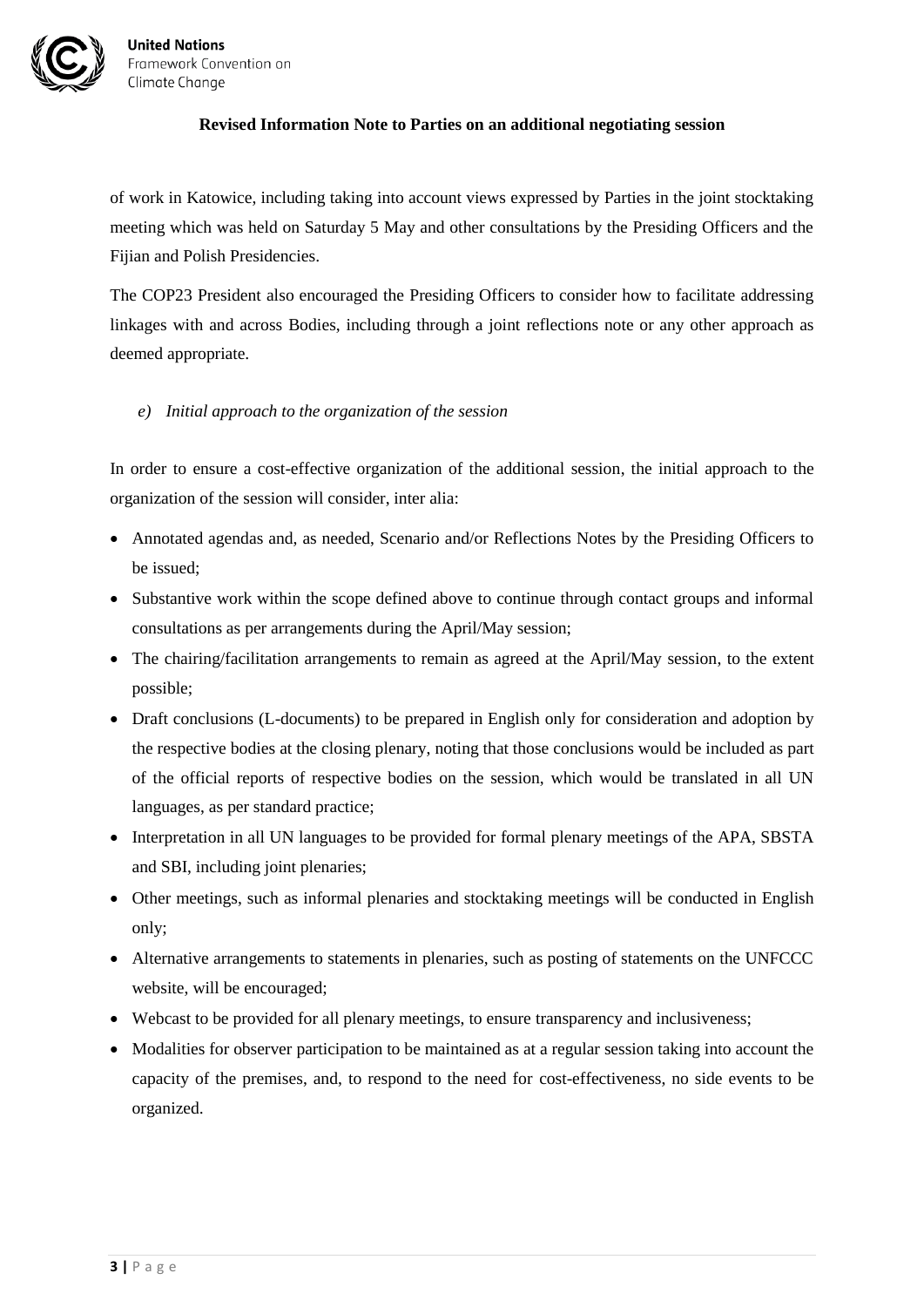

### *f) Funding*

The total cost of the additional session is estimated at around USD 3.2 million, of which approximately USD 1.4 million are required to enable the participation of delegates from eligible countries using the same level of support as for SB48, and USD 1.8 million for the venue and other operational costs of the session.

The secretariat has already initiated fund-raising efforts, and Parties are encouraged to provide voluntary contributions as soon as possible.

- - - - -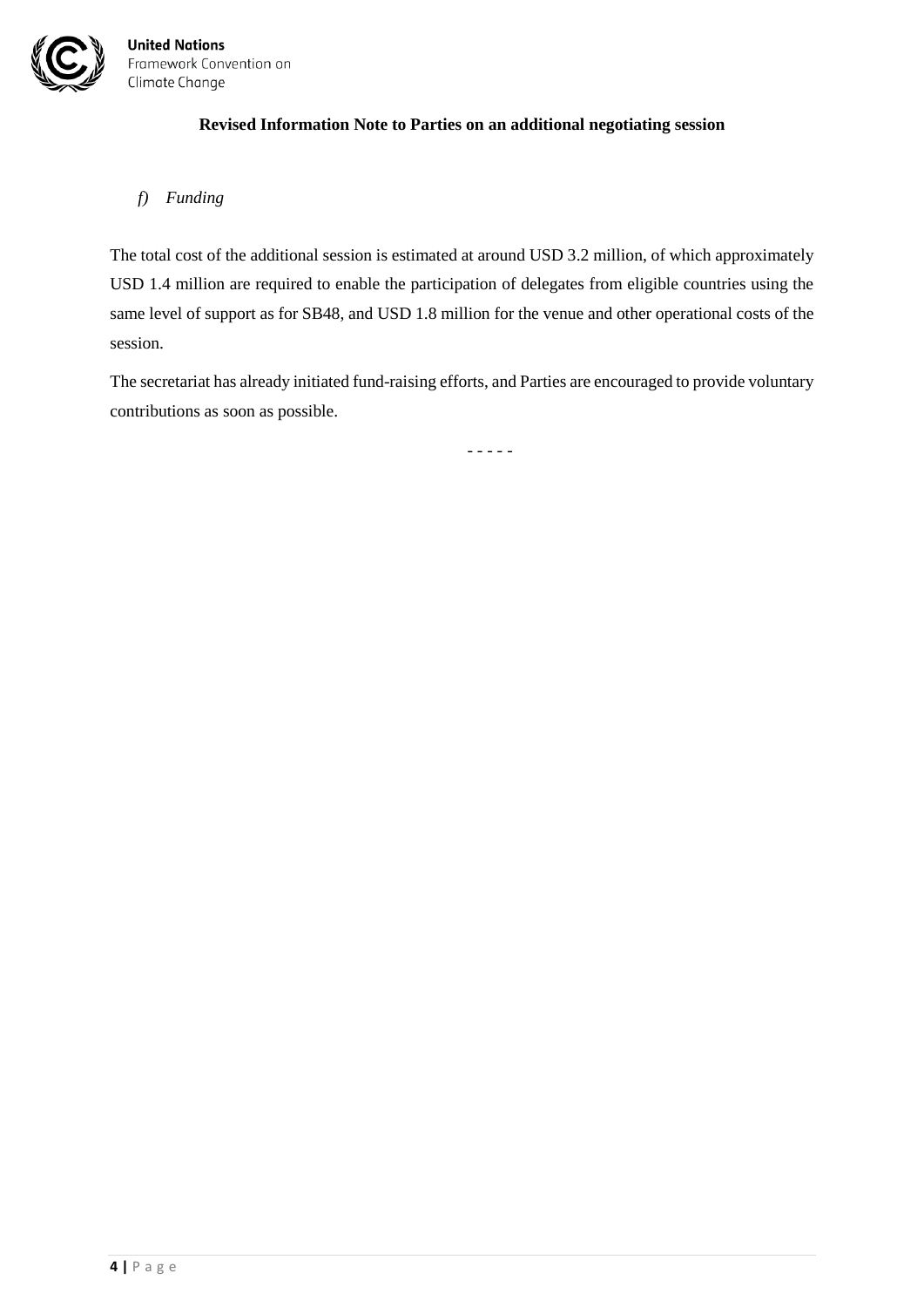

#### **Annex**

### **Matters relating to the work of the subsidiary bodies under the PAWP, in accordance with**

### **annex I to decision 1/CP.23, and their corresponding agenda items**

| Agenda item                                                                                                                                                                                                                                                                                                                                                                                                                                   | <b>Body</b> | <b>Agenda</b><br>item |
|-----------------------------------------------------------------------------------------------------------------------------------------------------------------------------------------------------------------------------------------------------------------------------------------------------------------------------------------------------------------------------------------------------------------------------------------------|-------------|-----------------------|
|                                                                                                                                                                                                                                                                                                                                                                                                                                               |             | number*               |
| Further guidance in relation to the mitigation section of decision 1/CP.21 on:<br>(a) Features of nationally determined contributions, as specified in paragraph 26;<br>(b) Information to facilitate clarity, transparency and understanding of nationally<br>determined contributions, as specified in paragraph 28;<br>(c) Accounting for Parties' nationally determined contributions, as specified in<br>paragraph 31.                   | <b>APA</b>  | 3                     |
| Further guidance in relation to the adaptation communication, including, inter alia, as<br>a component of nationally determined contributions, referred to in Article 7,<br>paragraphs 10 and 11, of the Paris Agreement.                                                                                                                                                                                                                     | <b>APA</b>  | $\overline{4}$        |
| Modalities, procedures and guidelines for the transparency framework for action and<br>support referred to in Article 13 of the Paris Agreement.                                                                                                                                                                                                                                                                                              | <b>APA</b>  | 5                     |
| Matters relating to the global stocktake referred to in Article 14 of the Paris<br>Agreement:<br>(a) Identification of the sources of input for the global stocktake;<br>(b) Development of the modalities of the global stocktake.                                                                                                                                                                                                           | <b>APA</b>  | 6                     |
| Modalities and procedures for the effective operation of the committee to facilitate<br>implementation and promote compliance referred to in Article 15, paragraph 2, of the<br>Paris Agreement.                                                                                                                                                                                                                                              | <b>APA</b>  | 7                     |
| Further matters related to implementation of the Paris Agreement:<br>(a) Preparing for the convening of the first session of the Conference of the Parties serving as<br>the meeting of the Parties to the Paris Agreement<br>Matters relating to the Adaptation Fund<br>Possible additional matters                                                                                                                                          | <b>APA</b>  | 8a                    |
| Further matters related to implementation of the Paris Agreement:<br>(b) Taking stock of progress made by the subsidiary and constituted bodies in<br>relation to their mandated work under the Paris Agreement and section III of<br>decision 1/CP.21, in order to promote and facilitate coordination and<br>coherence in the implementation of the work programme, and, if appropriate,<br>take action, which may include recommendations. | <b>APA</b>  | 8b                    |
| Common time frames for nationally determined contributions referred to in Article 4,<br>paragraph 10, of the Paris Agreement.                                                                                                                                                                                                                                                                                                                 | <b>SBI</b>  | 5                     |
| Development of modalities and procedures for the operation and use of a public<br>registry referred to in Article 4, paragraph 12, of the Paris Agreement.                                                                                                                                                                                                                                                                                    | SBI         | 6                     |
| Development of modalities and procedures for the operation and use of a public<br>registry referred to in Article 7, paragraph 12, of the Paris Agreement.                                                                                                                                                                                                                                                                                    | <b>SBI</b>  | $\overline{7}$        |
| Matters relating to the least developed countries. <sup>2</sup>                                                                                                                                                                                                                                                                                                                                                                               | SBI         | 12                    |
| Development and transfer of technologies:<br>(a) Scope of and modalities for the periodic assessment of the Technology<br>Mechanism in relation to supporting the implementation of the Paris<br>Agreement;                                                                                                                                                                                                                                   | SBI         | 14a                   |
| Matters related to climate finance: identification of the information to be provided by<br>Parties in accordance with Article 9, paragraph 5, of the Paris Agreement.                                                                                                                                                                                                                                                                         | <b>SBI</b>  | 15                    |

<sup>2</sup> Matters referred to in paragraphs 41 and 45 of decision 1/CP.21.

 $\overline{\phantom{a}}$